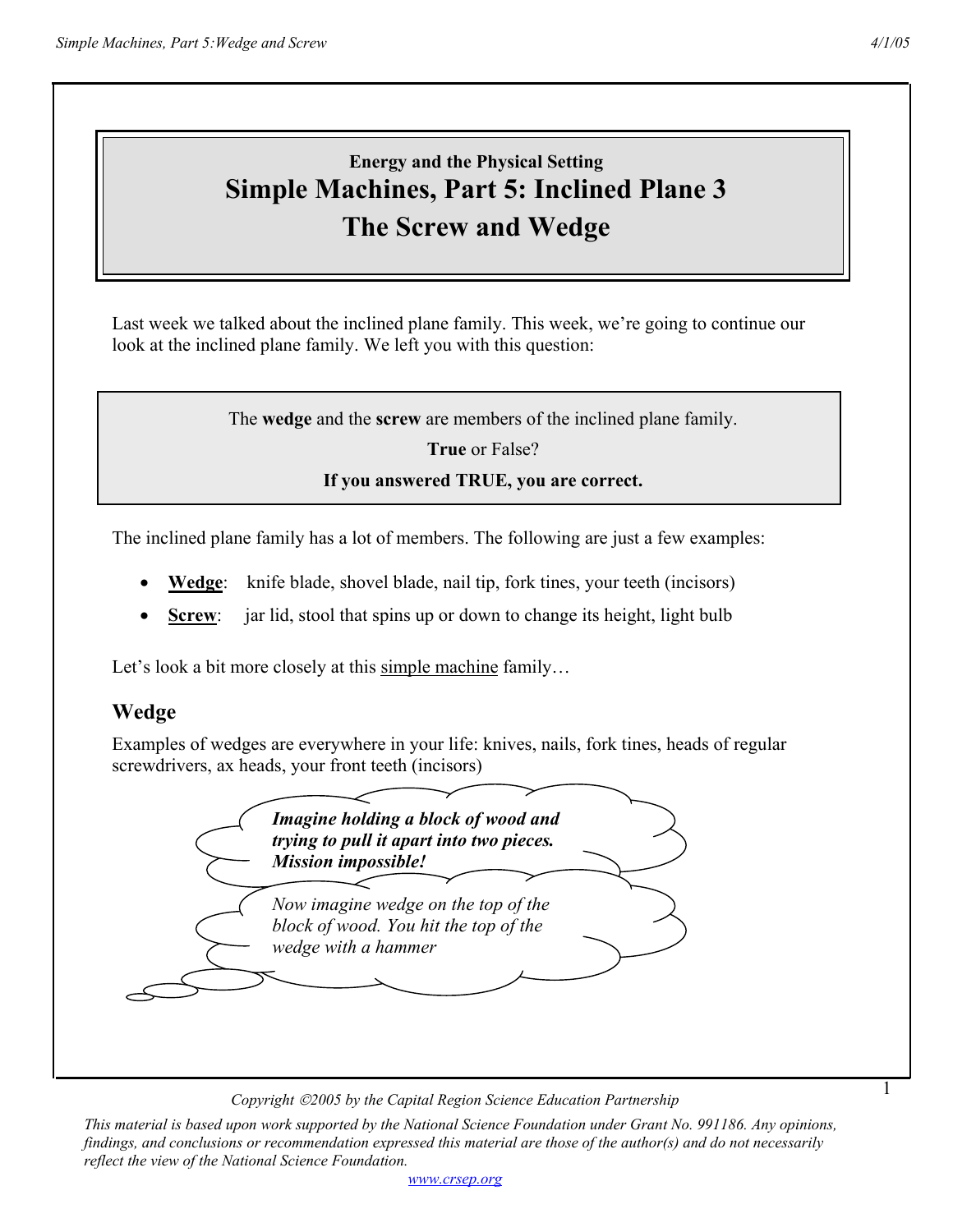The force of the hammer is in a downward direction. The wedge changes the direction of the force outward, pushing sections of the block apart.

A knife cutting butter functions in the same way. You push downward on the top of the butter with a knife. The butter is not crushed under the edge of the knife, it is pushed apart into two pieces as the knife moves through it.

## **The Wedge and the Inclined Plane**

A **wedge** is two inclined planes placed back to back.

*Copyright 2005 by the Capital Region Science Education Partnership*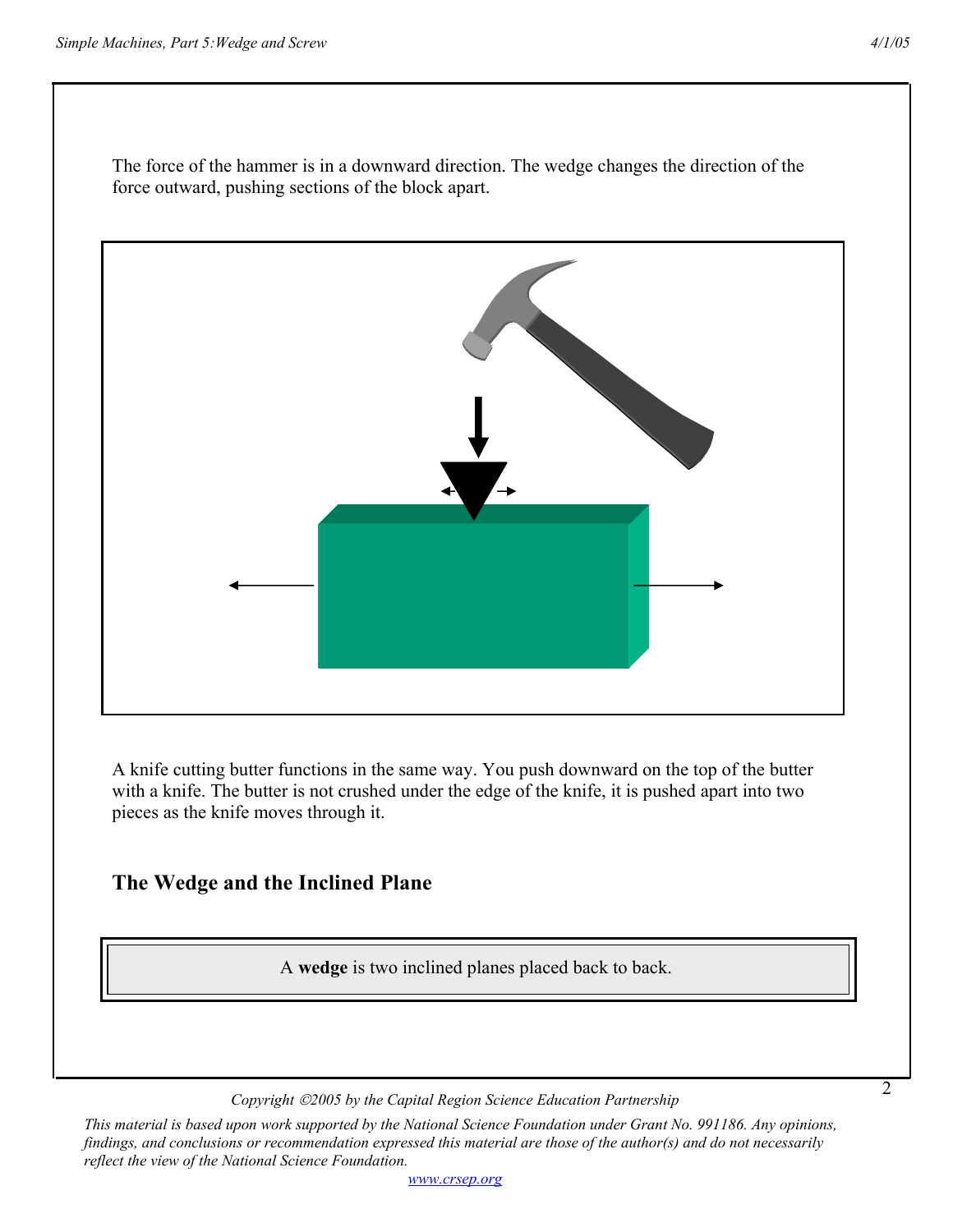3



An inclined plane allows you to push a heavy load upward, parallel to the plane of the inclined board with less force than you would need to lift the object straight up.

A **wedge** (in the form of nails and cutting wedges) allows you to push through and cut apart substances such as wood with less force than you would need to push through or pull the substance apart without the wedge.

The inclined plane is stationary; the object you want to lift moves along the incline parallel to the plane of the incline. Because the plane supports some of the object's weight, you need only exert a force that is a part of the object's weight to push it up the incline.

The wedge moves through a substance that is stationary. The wedge's flat surfaces cut parallel paths through the stationary substance. The wedge changes the direction of the downward force on the top of the wedge to forces pushing outward against the surface of the substance.

Sometimes you use a wedge simply to hold two things apart or a single object in place. Carpenters use wooden wedges to level pieces of wood. A rubber wedge you use to keep a door open is an example of the second use of the wedge.

#### *Copyright 2005 by the Capital Region Science Education Partnership*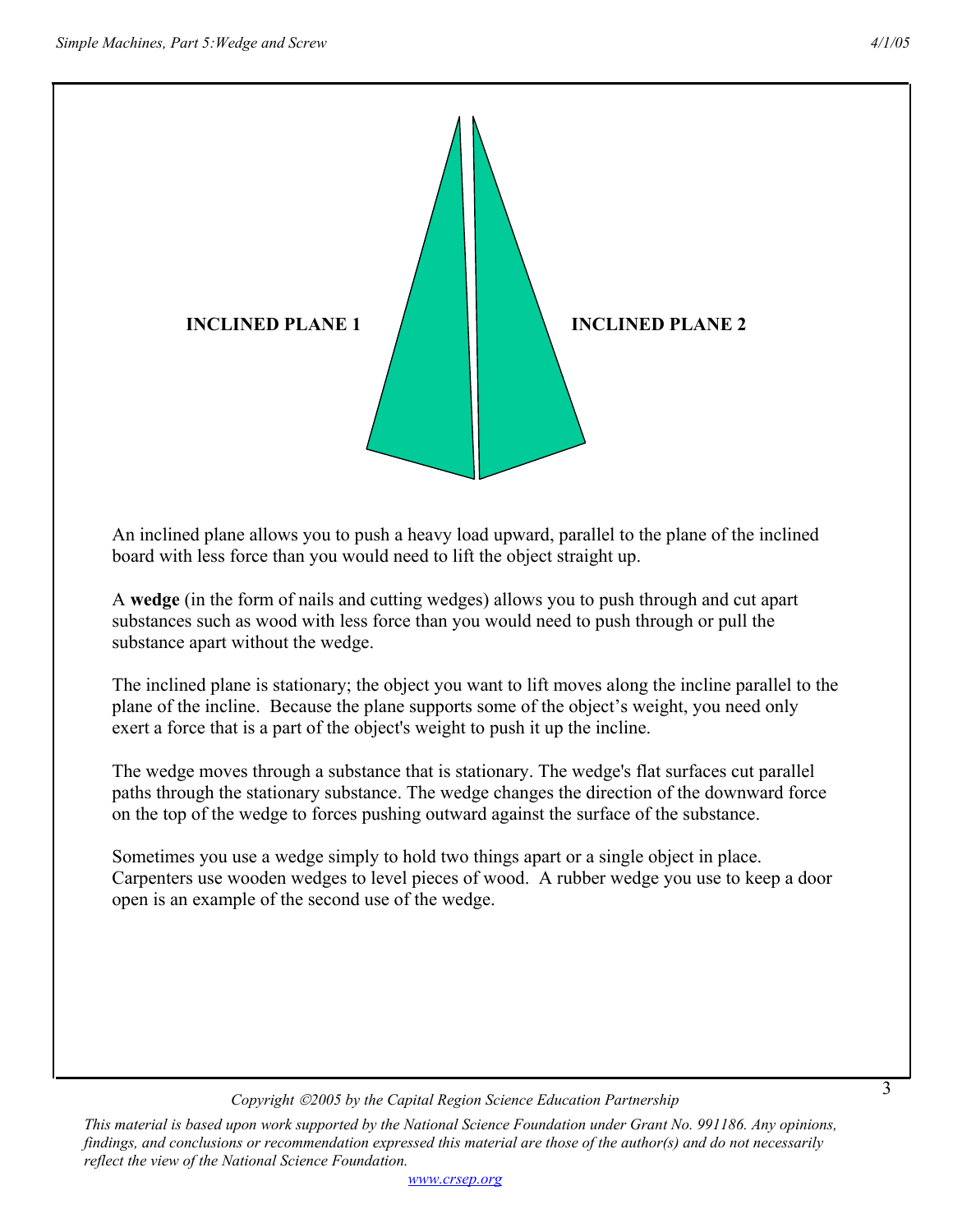#### **What's a screw?**

 A **screw** is really a combination of *simple machines*: it's an *inclined plane* that wraps around a shaft with a *wedge* at the end of the shaft. The thread that wraps around the **screw** can vary in width; the farther the distance between the threads, the harder it is to work the **screw**.

Sometimes it's hard for students to visualize how a screw is actually a version of an inclined plane; the pictures below illustrate the fact.

A simple demonstration shows how a screw is actually an inclined plane. (You may want to do this as a demonstration for your class or have every student make his or her own.)

**Materials:** Pencil, Paper, Colored felt tip marker, Scissors

#### **Procedure:**

- 1. Cut a right triangle from the paper. The dimensions should be about 5 inches, by 9 inches, by 10.3 inches.
- 2. Use the felt tip marker to color the longest edge (10.3 inches) of the triangle.
- 3. Position the shortest side (5 inches) of the triangle along the side of the pencil and then evenly wrap the paper around the pencil by rolling the pencil.

This demonstration illustrates that the thread of screw is simply an inclined plane twisted around a metal shaft. But the simple screw's tip is also an inclined plane: a **wedge**. The top of the screw is an example of yet another family of simple machines, the **lever** which we will begin to consider next time.

*Copyright 2005 by the Capital Region Science Education Partnership*